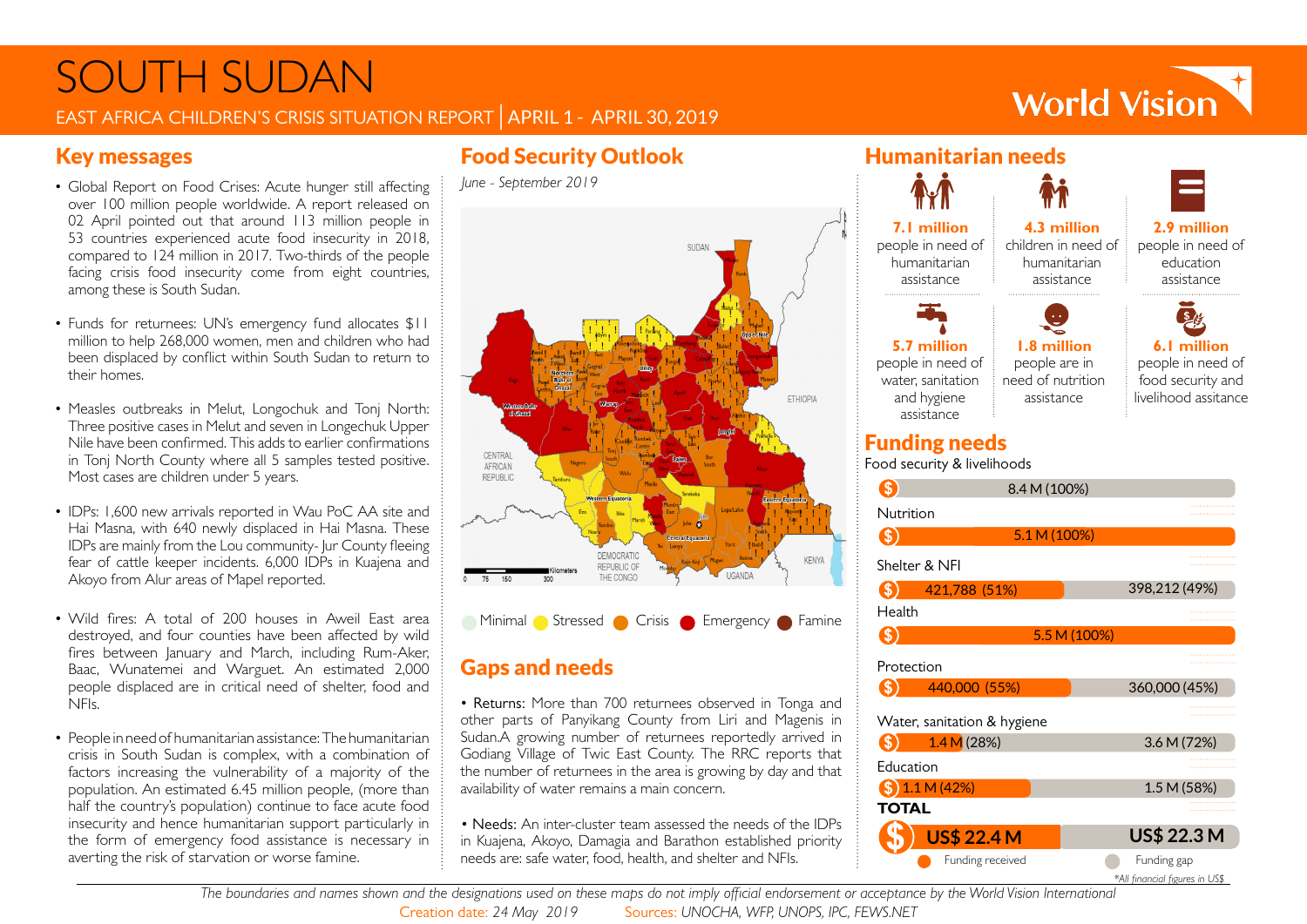# SOUTH SUDAN

Response highlights

### EAST AFRICA CHILDREN'S CRISIS SITUATION REPORT | APRIL 1 - APRIL 30, 2019



#### FOOD SECURITY & LIVELIHOODS

- Food and Cash assistance: 246,517 people received 1858 Metric Tons of assorted food commodities under general, school and therapeutic feeding.134,720 people received \$1.3 million under cash and voucher programming.
- Skills building: 2,218 people learnt improved agricultural livelihood skills and produce value addition in Western Equatoria, Juba, Upper Nile and Greater Bahr el Ghazal zones.



- Curative consultations: Over 87,000 people in Upper Nile, Warrap and Western Equatoria people accessed free curative consultations through government health facilities supported by World Vision.
- Ebola response: 61,540 people were screened for Ebola Virus disease. Over 71,775 people learnt about EVD risk reduction messages through static and community outreaches.

#### WATER, SANITATION & HYGIENE

• Potable water: 195,480 people in Upper Nile received an average of 15.8 liters of clean safe water per person per day through World Vision supported water supply systems.



## **PROTECTION**

- Child Friendly Spaces: 19,772 children living in Greater Bahr el Ghazal, Juba and Greater Upper Nile attended World Vision child friendly spaces where they accessed learning, participated in recreational activities and received psychosocial and protection support services.
- 616 children associated with armed forces and groups received psychological support.

### *Reporting period April 01- April 30, 2019* EDUCATION

- Access, enrolment and retention: 114,287 children attended World Vision supported primary schools, in Juba, Upper Nile and Warrap.
- School supplies: Continuous efforts to enhance quality of learning and teaching enhanced through supply of learning materials- 958 teaching guides, 4,639 assorted pupils' text books; 10,831 exercise books; 1,875 pens, and 660 mathematics sets.
- School meals: 63,560 school children attending 143 schools across Upper Nile and Warrap and Northern Bahr el Ghazal received a daily meal aimed at promoting attendance, retention and completion.
- Nutrition screening and treatment: 59,067 children, pregnant and lactating mothers across Juba, Western Equatoria, Upper Nile, and Warrap were screened for malnutrition. 18,923 identified as malnourished were enrolled for care and treatment into World Vision supported nutrition health facilities for care and treatment. **NUTRITION**
- Behavioural change messaging: 21,998 caregivers learnt about maternal infant and young child nutrition appropriate hygiene practices, health seeking behaviors and appropriate nutrition through community awareness sessions and breast feeding corners at World Vision supported health and nutrition facilities in Upper Nile, Twic, Gogrial West and East, and Tonj North.

#### SHELTER & NFIs **NFI**

• NFI supplies: 5,521 internally returnees at Nagero received Shelter/NFIs kits containing plastic sheets, kitchen sets, collapsible jerry canes, Mosquito nets and sleeping mats displaced.

### Response achievements







with food security and livelihoods

**230,938**



**59,067** people reached with nutrition

**41,690** people reached with protection

**87,446** people reached with health services **195,480** people reached with water, sanitation and hygiene services **5,520** people reached with Shelter & Nfis



**41,690** children reached with protection services

World Vision



**114,287** children reached with education



children reached with health services

#### **117,288**



 **3,312** children reached

with Shelter & Nfis



NFI

people reached with lifesaving humanitarian assistance in April 2019 **574,944**

**888,386**



children reached with lifesaving humanitarian assistance in April 2019